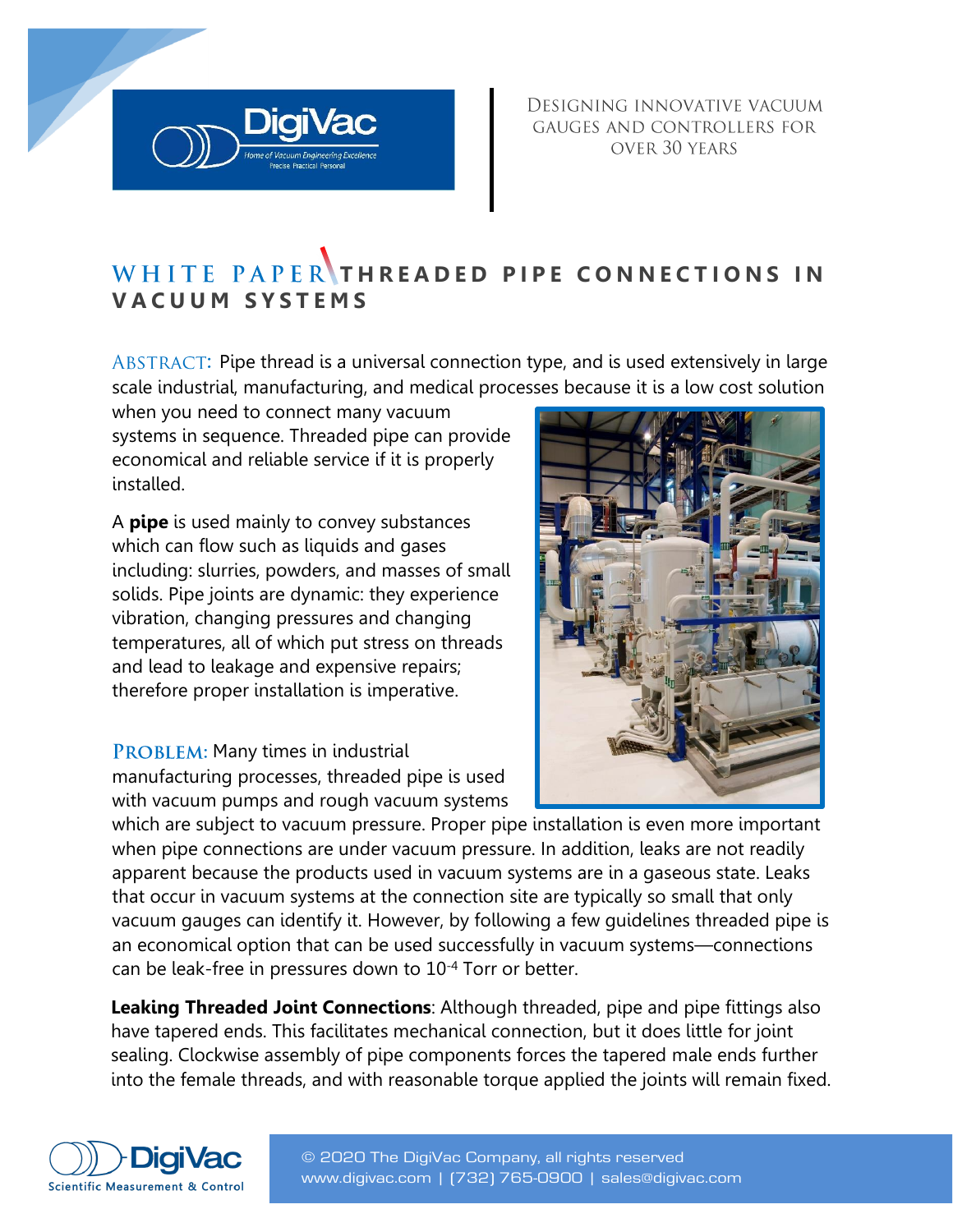Once a pipe connection is firmly seated, further tightening of the joint does little to improve the connection and over tightening rarely fixes a leaking joint.

#### **TYPES OF SEALANTS NOT TO USE IN VACUUM SYSTEMS**

**Sealant of some form must be applied prior to assembly to make leak-free pipe connections.** 

**Plumbing-type sealants such as pipe 'dope' or liquid Teflon sealants should not be used in vacuum systems.** 

**Although reliable for water or positive-pressure installations, common thread sealants can creep when used in vacuum piping causing joints that degrade with use.** 

**Small pipe joints:** Quality thread tape makes a reliable seal and affords easy disassembly if required. Military-grade Teflon tape in narrow-widths such as that available from [McMaster-Carr \(P# 6802K22\)](http://www.mcmaster.com/#catalog/120/3434/=uh8ga9) have been used extensively in roughvacuum with excellent results.

Those who wish to avoid tape or who want a more permanent type of joint should consider a sealant such as [Loctite 567](http://www.henkelna.com/industrial/Thread-Sealing-Industrial-Manufacturing-21396.htm) or similar. This type of sealant is anaerobic, which means that the joint seal actually improves in use with reduced system pressures. Apply sealant fully to the male threads (male threads, only) with a firm brush prior to assembly.

**Large-diameter pipe fittings of 1" or bigger:** Liquid-type sealants are your best choice. Larger fittings have increased thread surface area requiring more torque for assembly, and liquid sealants can help lubricate the joint threads and reduce thread damage or stripped joints. As above, apply sealant to male threads before making connection.

### **REMEMBER**

**Pipes nomenclature follows a trade-size convention. Pipes and fittings are denoted by interior dimensions of the pipe, not the measured outside dimensions.** 



© 2020 The DigiVac Company, all rights reserved www.digivac.com | ([732\) 765-0900 | sales@digiv](mailto:sales@digivac.com)a[c.com](http://www.digivac.com/)